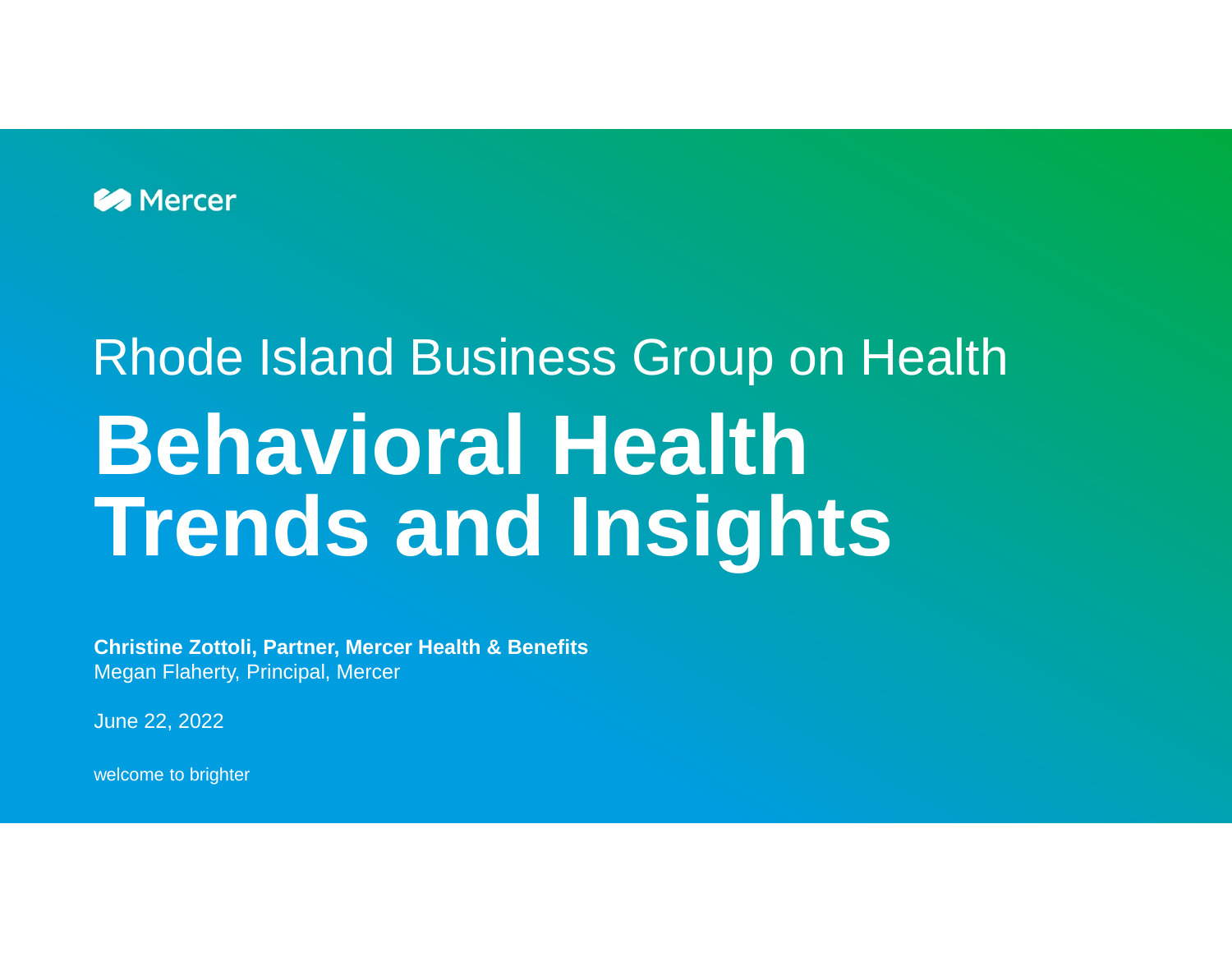# **The pandemic isn't over… Behavioral health needs continue to evolve**

 $1$  in  $4$ 

U.S. workers say they're highly or extremely stressed<sup>1</sup>

# 53%

of workers are experiencing burnout<sup>6</sup>

 $<sub>35</sub>$ </sub>

Workers under 35 ranked mental health as their top concern

63%

of working parents have reported reducing their hours in order to care for a child with a mental health condition<sup>3</sup>

Copyright © 2022 Mercer (US) Inc. All rights reserved.

30%

Increase in drug overdose deaths from 2019 to 2020<sup>4</sup> 2<sub>nd</sub>

Suicide remains the second leading cause of death among young people between the ages of 10 and 24<sup>5</sup>

Young adults, parents and caregivers, children and adolescents, and racial and ethnic minorities have experienced disproportionate impacts



Traditional networks do not have the supply of quality providers to meet the increasing and evolving demand

1—Mercer's Inside Employees' Minds Study of 2,000 workers, August 2021 2—Hartford 2021 Future of Benefits Study

- 3—Families in Society
- 4—Centers for Disease Control
- 5—Whitehouse briefing 10/19/21
- Indeed survey on burnout 6-National Institute on Drug Abuse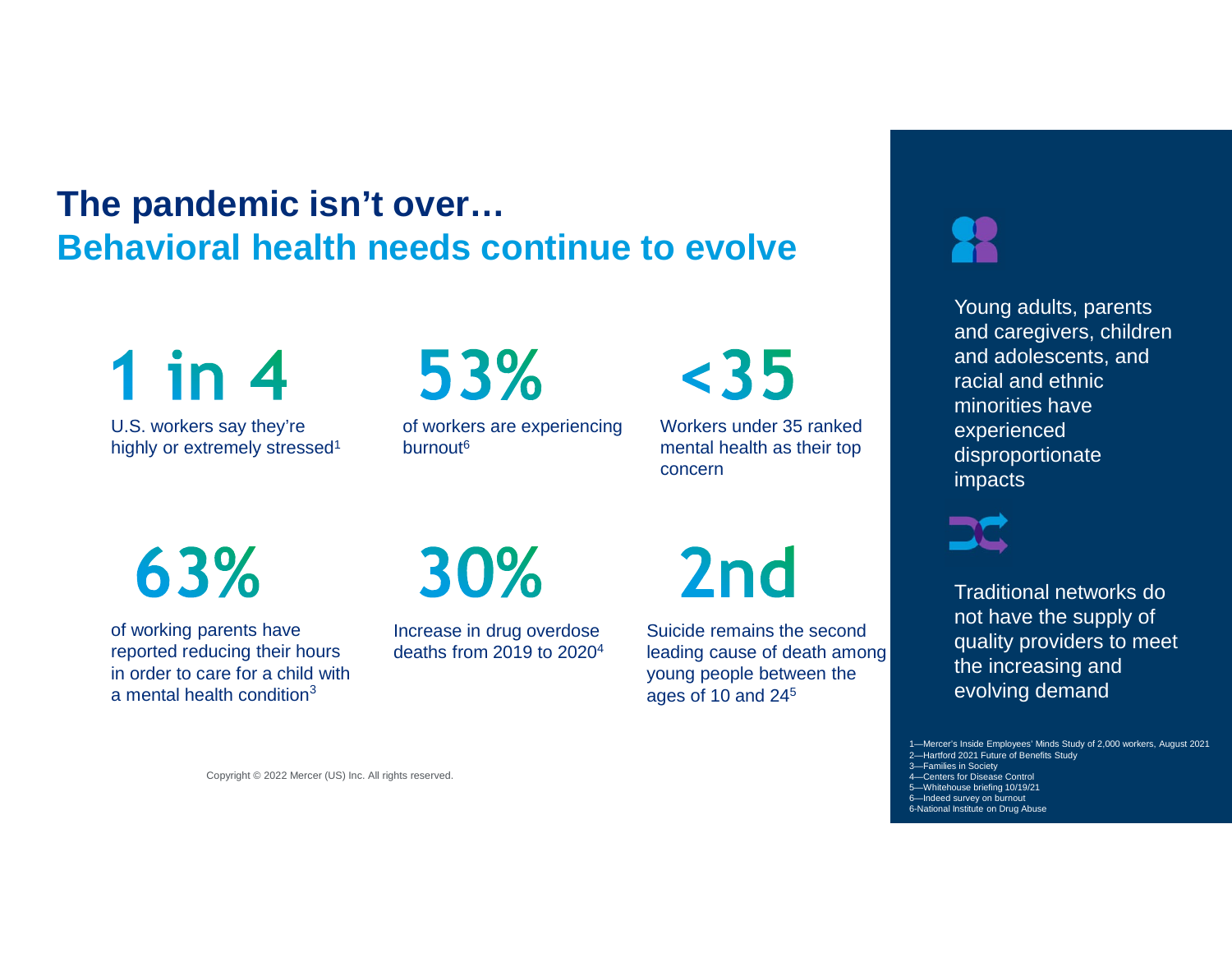### **Emerging issues for employers**

**Early data suggests that employees and their families will need behavioral health support on a long-term basis, so employers must position themselves to address macro forces that contribute to evolving expectations.**

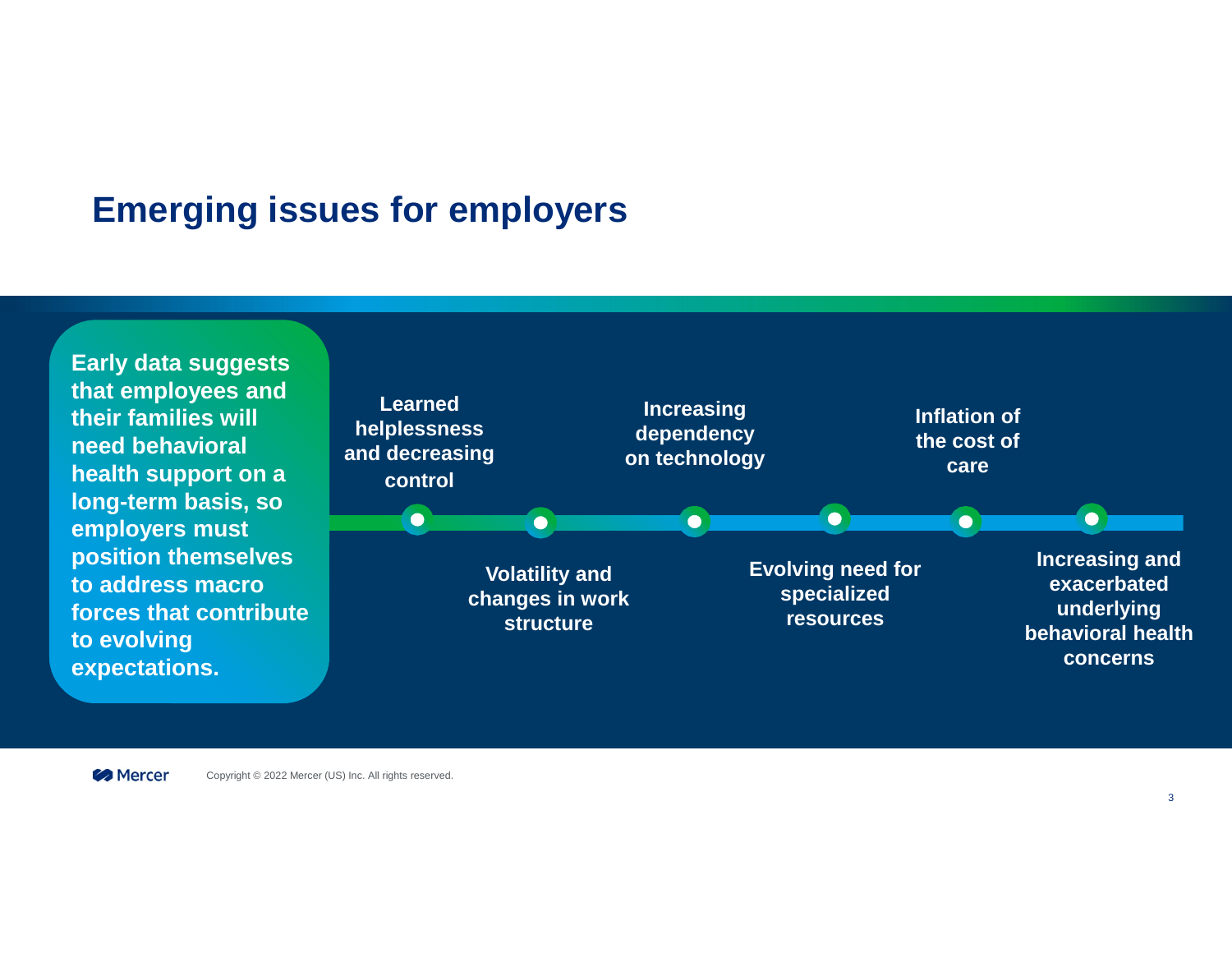## **What employers are doing to provide support**

| <b>No wrong</b><br>front door                                 | Most employers are expanding access to behavioral health care<br><b>Strategies in place or planned for 2023</b> |     |  |
|---------------------------------------------------------------|-----------------------------------------------------------------------------------------------------------------|-----|--|
| Leadership<br><b>support</b>                                  | Provide enhanced EAP services                                                                                   | 67% |  |
|                                                               | Add online resources (apps, articles, classes, etc.)                                                            | 62% |  |
| <b>Destigmatization</b><br>campaigns                          | Provide manager training in recognizing employee BH issues and<br>steering them to resources                    | 35% |  |
|                                                               | Provide employee training in recognizing peer BH issues and<br>steering to them resources                       | 26% |  |
| <b>Rebranding &amp;</b><br>enhancing<br><b>communications</b> | Conduct behavioral health anti-stigma communications campaign                                                   | 25% |  |
|                                                               | Contract with specialty vendor to supplement existing vendors<br>and broaden access                             | 23% |  |
| <b>Support groups</b>                                         | Provide behavioral health navigation service                                                                    | 18% |  |
|                                                               | Change plan design to make behavioral health care more<br>affordable                                            | 15% |  |
| <b>Strategic alliances &amp;</b><br>steering committees       | Other actions                                                                                                   | 16% |  |
|                                                               | Have not taken/not planning any action to expand access to<br>behavioral health care                            | 13% |  |

Mercer Copyright © 2022 Mercer (US) Inc. All rights reserved.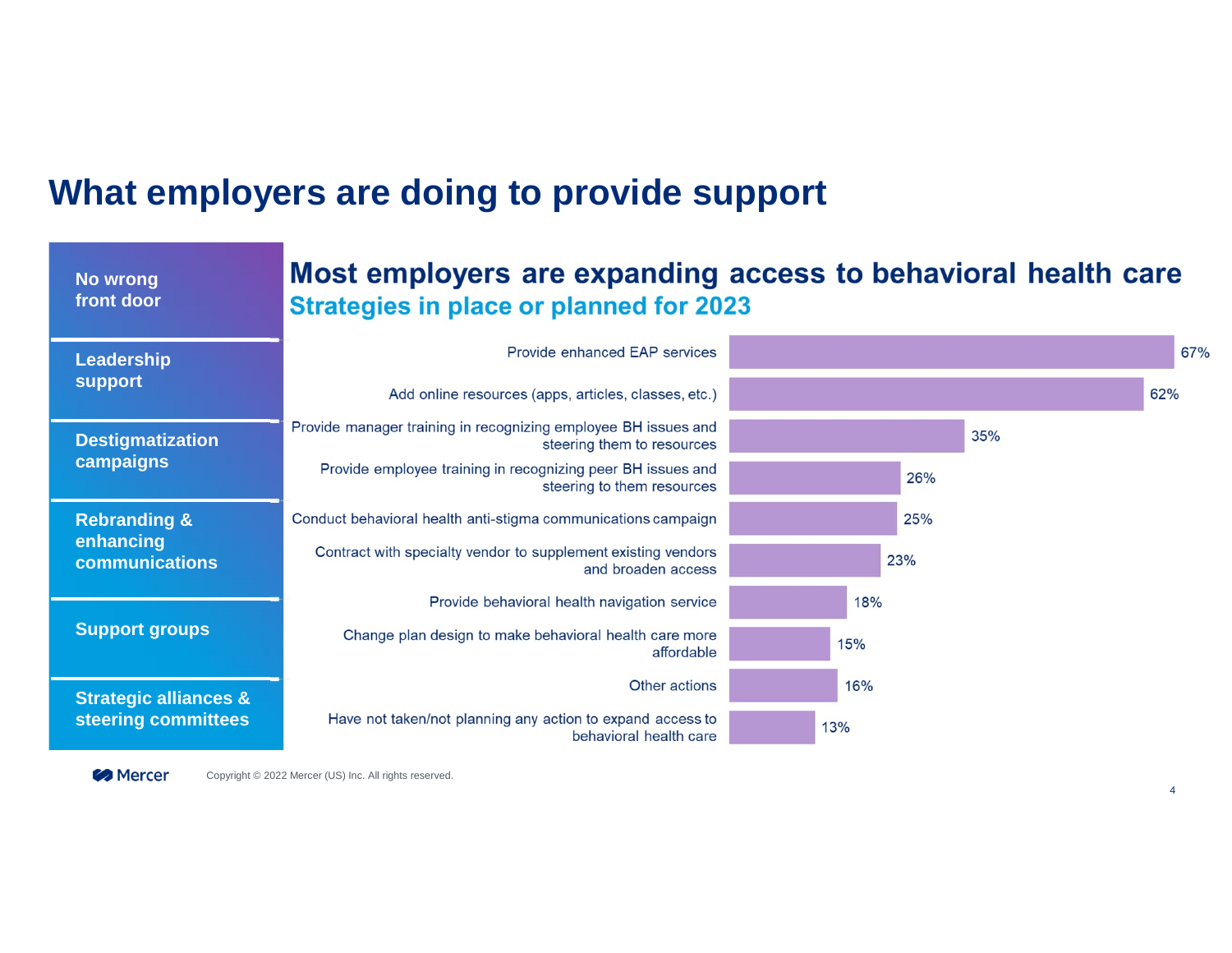# **What employers are doing to provide resources Best practice is to provide support across the spectrum**

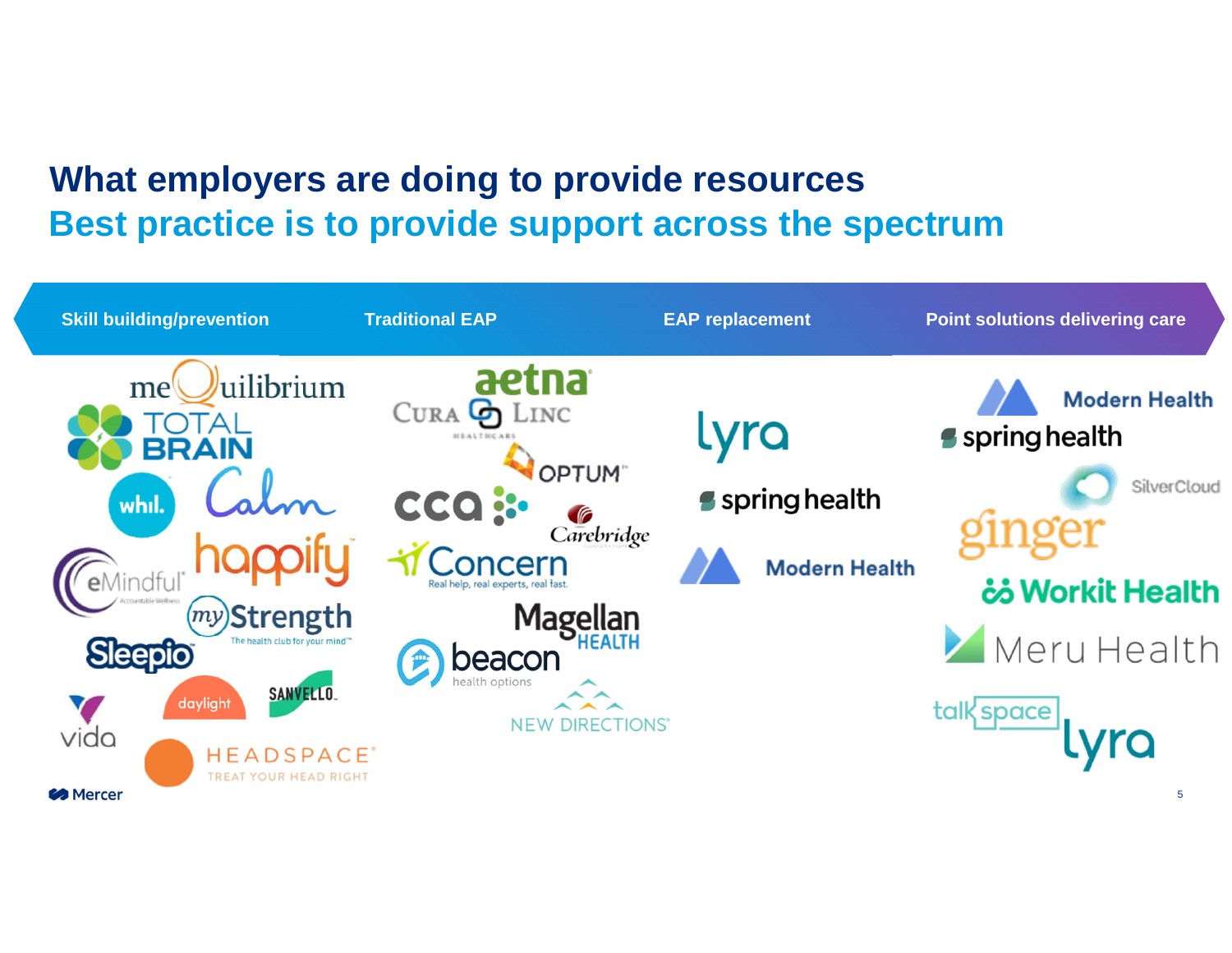## **A new approach to EAPs**

|                       | <b>Foundational EAP</b>                         | <b>Foundational EAP with Point</b><br><b>Solution Overlay</b>                    | <b>Innovative "EAP"</b>                                                    |
|-----------------------|-------------------------------------------------|----------------------------------------------------------------------------------|----------------------------------------------------------------------------|
| <b>Network</b>        | <b>Broad</b>                                    | Broad + Evidence-based                                                           | Curated Evidence-Based, often integrating<br>with health plan              |
| <b>Intake</b>         | <b>Customer Service/Telephonic</b>              | Customer Service/Telephonic + Engaging<br>technology/multi-modal access          | <b>Online Assessment &amp; Navigation</b>                                  |
| <b>Triage to Care</b> | <b>Generally Provide List of Provider Names</b> | List of Providers via EAP + Additional<br>avenue for support (digital)           | Match to Provider Based on Clinical<br><b>Presentation and Preferences</b> |
| <b>Telehealth</b>     | Some Tele-mental Health Supports                | Tele-mental Health Supports with enhanced<br>capabilities via point solutions    | Strong Use of Virtual Treatment and Back-<br><b>End Technology</b>         |
| Longer-term<br>Care   | Crisis Intervention & Short-Term Focused        | Crisis Intervention & Short-Term Focused<br>Some longer-term support (As Needed) | Clinical Focus with Option for Longer-Term<br>Support (As Needed)          |
| <b>Work-Life</b>      | Standard                                        | Standard via EAP                                                                 | Delivered via Partnerships                                                 |
| <b>Price Point</b>    | \$                                              | \$\$                                                                             | \$\$\$                                                                     |
| <b>Current State</b>  |                                                 |                                                                                  | <b>Future State</b>                                                        |

**Mercer** Copyright © 2022 Mercer (US) Inc. All rights reserved.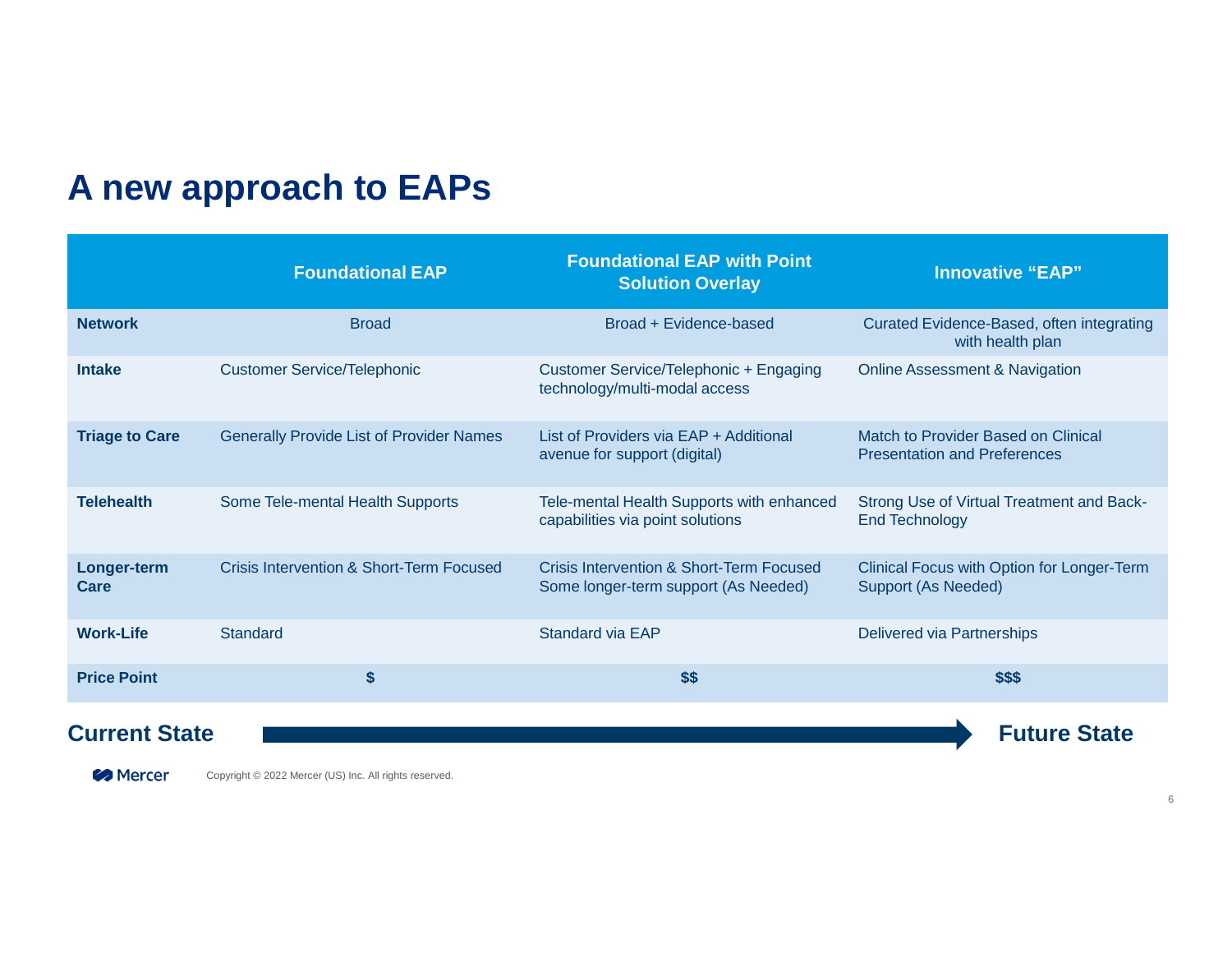#### **Learning from others**

Employers are offering **innovative solutions** to provide emotional well-being and mental health support for their employees – more than access to an employee assistance program (EAP).

#### **Raising awareness**,

focusing on key utilization trends to support **emerging needs** and **manager training** are well underway.

Solutions that focus on **diversity, equity, & inclusion (DEI), technology,** and **increased access to quality providers** will lead for  $2023 +$ .



#### **If you build it, they will come Starting the Conversation**



#### **Data-Driven Strategy**



**B** Mercer

Copyright © 2022 Mercer (US) Inc. All rights reserved.

.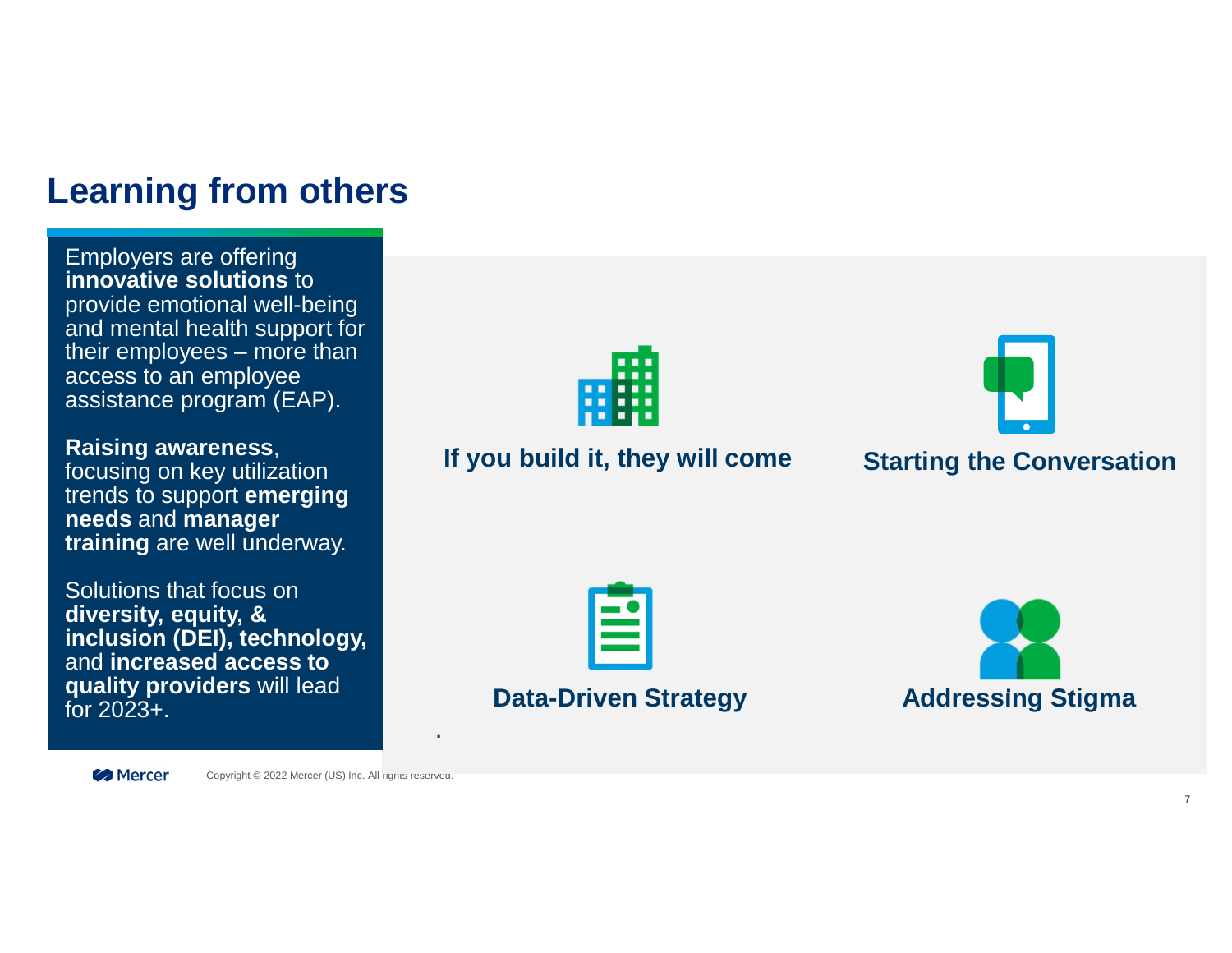#### **Building your strategy Questions for consideration**

**WHAT ARE THE MAIN CHALLENGES THAT YOU ARE HOPING TO RECTIFY?**

**WHAT AREAS ARE MOST IMPORTANT TO ADDRESS FOR THE POPULATION?**



**HOW ARE RESOURCES AND MODALITIES AVAILABLE FOR THOSE NEEDING BEHAVIORAL HEALTH SUPPORT MONITORED?**

**HOW ARE YOU PROMOTING AND SUPPORTING NAVIGATION TO AVAILABLE RESOURCES?**



**DO MEMBERS KNOW WHAT RESOURCES THEY HAVE CURRENTLY AVAILABLE TO THEM?**



Copyright © 2022 Mercer (US) Inc. All rights reserved.



#### **Best practices for supporting mental health**